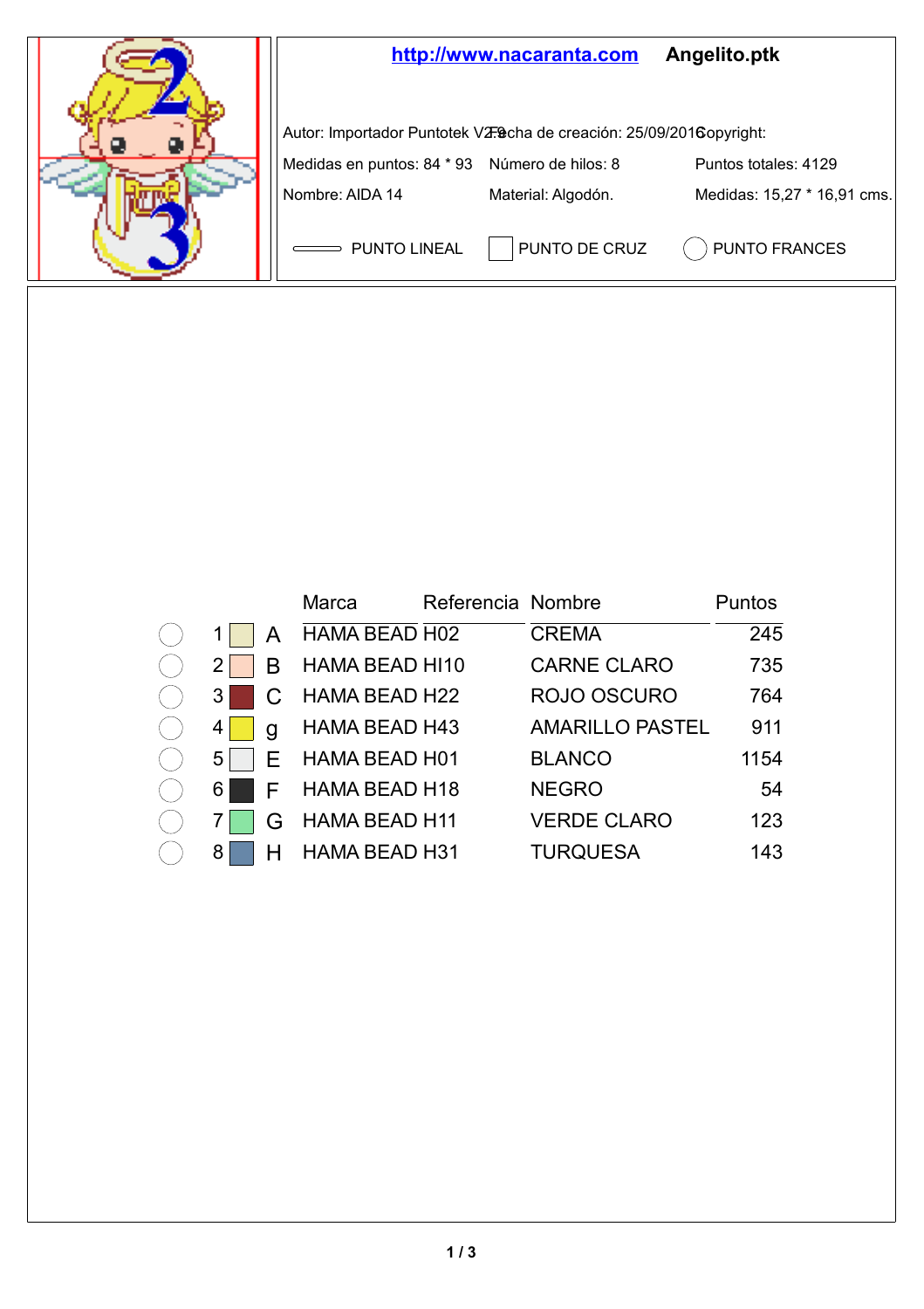**htt p ://ww w [.naca](http://www.nacaranta.com) ran t a .com Angelit o . p t k 84 \*46**

| 10<br>n            | 20<br>30                                                                                                                                        | 40                                                       | 50                                                                                                                                                                                                                             | 60                                                               | 70       | 80 |
|--------------------|-------------------------------------------------------------------------------------------------------------------------------------------------|----------------------------------------------------------|--------------------------------------------------------------------------------------------------------------------------------------------------------------------------------------------------------------------------------|------------------------------------------------------------------|----------|----|
|                    |                                                                                                                                                 | <b>CCCCCCCCCCCCC</b>                                     |                                                                                                                                                                                                                                |                                                                  |          |    |
|                    |                                                                                                                                                 | GGGGAAAAAAAAAAAAA<br><b>OOOAAAAAAAAAAAAAAAAAAAAAAOOO</b> | (C)C)C)C)                                                                                                                                                                                                                      |                                                                  |          |    |
|                    | GAAAAAAAA                                                                                                                                       | AA<br>AAAAAAAAA                                          | AAAAAAAAAAAAAAG                                                                                                                                                                                                                |                                                                  |          |    |
|                    | A.A.<br><b>AAA</b>                                                                                                                              | XAXA.<br><b>AIA</b><br><b>AIA AIA AIA AIA AIA</b>        | AAAA                                                                                                                                                                                                                           | AAAAG                                                            |          |    |
|                    | GAAAAAAAA                                                                                                                                       | rc)                                                      | CCCCCCCCCCCCCCCC                                                                                                                                                                                                               | <b>AAO</b>                                                       |          |    |
|                    | GAAAAAAGG                                                                                                                                       |                                                          | GAAAA                                                                                                                                                                                                                          | <b>AAC</b>                                                       |          |    |
|                    | AAAAAAG                                                                                                                                         |                                                          |                                                                                                                                                                                                                                | GAAAAAAAG                                                        |          |    |
|                    | <b>AAAAO</b>                                                                                                                                    |                                                          |                                                                                                                                                                                                                                |                                                                  |          |    |
| 10                 |                                                                                                                                                 | OOOOOOOOOOOOOOO<br>QQQQQQQQQQQQQQQ                       |                                                                                                                                                                                                                                | AAAAA                                                            |          |    |
|                    |                                                                                                                                                 |                                                          |                                                                                                                                                                                                                                | AAAA                                                             |          |    |
|                    |                                                                                                                                                 |                                                          | AAAAAAAC                                                                                                                                                                                                                       |                                                                  |          |    |
|                    |                                                                                                                                                 |                                                          |                                                                                                                                                                                                                                | <b>A</b> C                                                       |          |    |
|                    | GAAAAAAA                                                                                                                                        | AAAAAAACCCCCCAAAAAAAAAAA                                 |                                                                                                                                                                                                                                |                                                                  |          |    |
|                    | O(g)<br><b>Ogggggooooooo</b>                                                                                                                    | <b>CCAAAAAAAAAAAAAAAAAAAAAAAAAAA</b>                     |                                                                                                                                                                                                                                | <b>QQC</b>                                                       |          |    |
|                    | c.                                                                                                                                              | <b>AAAAAAAAAAAA</b>                                      | $(A)$ $(A)$ $(A)$                                                                                                                                                                                                              | 0 9 9 9 9 9                                                      |          |    |
|                    |                                                                                                                                                 |                                                          | 9999999                                                                                                                                                                                                                        |                                                                  |          |    |
|                    | <u>(g) g</u>                                                                                                                                    |                                                          |                                                                                                                                                                                                                                |                                                                  |          |    |
|                    |                                                                                                                                                 |                                                          | <b>ggogogogo</b><br>gogogogog                                                                                                                                                                                                  | ľС,                                                              |          |    |
| 20                 | Θ<br>(g)(g)(g)                                                                                                                                  |                                                          |                                                                                                                                                                                                                                | $\mathbf{c}$                                                     |          |    |
|                    | <b>Oggggggg</b><br>g(g)                                                                                                                         | Ō                                                        | <b>RO</b><br>O(g)g(g)g                                                                                                                                                                                                         | rc.<br>gXgXg                                                     |          |    |
|                    | <u>(g)</u>                                                                                                                                      |                                                          |                                                                                                                                                                                                                                | [C]                                                              |          |    |
|                    | <b>QQQ</b><br>QCQ<br>$\mathbf{g}(\mathbf{g})$<br>$\mathbf{e}_{\mathbf{e}}^{\mathbf{e}}$<br>999                                                  | <u>(g)</u>                                               | $\frac{\textcolor{red}{\textcolor{blue}{\textcolor{blue}{\textbf{C}\textbf{0}\textbf{0}}}}} {\textcolor{blue}{\textcolor{blue}{\textbf{C}\textbf{0}\textbf{0}}}}$<br><b>CC</b><br>$\left(9\right)\left(9\right)\left(9\right)$ | rc.                                                              |          |    |
| с                  | <b>g</b> g g g                                                                                                                                  | Q(Q)<br>(g)                                              | C (B)                                                                                                                                                                                                                          | YС                                                               |          |    |
| Ŏ<br>c.            |                                                                                                                                                 |                                                          | <b>B</b> <sub>B</sub><br>C)<br><u>(g) g</u>                                                                                                                                                                                    | (g)(g)                                                           |          |    |
| c<br><b>eg</b>     |                                                                                                                                                 |                                                          | <b>BBC</b><br>(B)(B)<br>(g)                                                                                                                                                                                                    | 90<br>$g/g$ $\odot$                                              | C)<br>C) |    |
|                    |                                                                                                                                                 |                                                          | ®                                                                                                                                                                                                                              |                                                                  |          |    |
| C                  |                                                                                                                                                 |                                                          | ŒВ<br>$(B)$ $(B)$                                                                                                                                                                                                              | <b>BBBCgggggC</b>                                                |          |    |
| 30<br>C)           | <u>la Cola Calalalalalalo Colo chelo cola lal</u><br>la Cola Calalalalalalalala Cola Lolalalalal                                                | C<br>B)                                                  | ίB.<br>Œ.                                                                                                                                                                                                                      | <b>BBBB</b>                                                      |          |    |
| O(g)               |                                                                                                                                                 | (B)(B)                                                   | (B)<br>Œ.<br>(B)<br>Β,<br>(B)(B)                                                                                                                                                                                               | G                                                                |          |    |
| o<br><b>AOG</b>    | <b>CBBCCCC</b><br><b>QCCCBBBB</b>                                                                                                               | <b>BBB</b><br><b>BBBBB</b><br>(B)                        | XBXB)<br>$B$ $(B)$ $(B)$<br>$(B)$ $(B)$<br>(B)<br>B)                                                                                                                                                                           | (B)B)B                                                           |          |    |
| <b>DO</b><br>C)    | (B)(B)<br>(В.<br>(C)<br>(a Xa                                                                                                                   | ß<br>G)<br>B(B)                                          | <b>BBBOOOBBBBOOOG</b><br>(B)(B)(B)(B)                                                                                                                                                                                          | <b>g</b> g c                                                     |          |    |
| Ō,                 | B(B)<br>ß.<br>G.<br>c.<br>B)                                                                                                                    | ß.<br>ß)                                                 | (B)(B)<br>ÍВ                                                                                                                                                                                                                   | <b>CBBBBBC</b><br>rc.                                            |          |    |
|                    | BXB<br>r.<br>C.<br>aXa                                                                                                                          | B)<br>BIB<br>BIBIBIB<br>(B)                              | (B)B<br>(B)B)<br><b>BIBIB</b><br>ſΒ.<br>ß.                                                                                                                                                                                     | <b>B</b> BBC<br>B)<br>C.                                         |          |    |
|                    | (B)<br>BXB)<br><b>BIBIBIB</b>                                                                                                                   | (BXBXB)<br>BIB                                           | G)<br>(B) B) B)<br><b>BIBIB</b><br>(B)(B)                                                                                                                                                                                      | <b>B</b> BBBB<br>[C][C]                                          |          |    |
| C(B)               | BYB.<br>(B) B) B)<br>(B) (B)<br>B)<br>(В)                                                                                                       | ß)<br>KB KB<br>B)                                        | 888888888888888888888888888                                                                                                                                                                                                    | <b>CBBC</b>                                                      |          |    |
| $O(B)$ $B$ $(B)$   | BXB)<br><b>BIBIBIBIB</b><br>(B) B) B)<br>lC)                                                                                                    | <b>B.B.B.B</b>                                           | 888888888888888888888888                                                                                                                                                                                                       | <b>BBBBB</b><br><b>CBBBC</b>                                     |          |    |
| <b>OBBBB</b><br>40 | B)                                                                                                                                              | <b>CBBBBBCCCCCBBBBBBBBBBBBBBBBBBBBCCCCB</b>              |                                                                                                                                                                                                                                | <b>BBBBCC</b><br><b>BBBBBC</b>                                   |          |    |
| <b>CBBBBBC</b>     | BOBBBFEGGFFF)                                                                                                                                   | BBBBBBBBBBBBBBBBBBBBFC161F1F1F1                          |                                                                                                                                                                                                                                | <b>BBBBBBC</b><br>Ē<br>(B) B) B)                                 |          |    |
|                    | CBBBBBCCBBBBCEBCCCD<br>CBBBCCCCBBBBCCCCCD                                                                                                       | <u> Karabara (Karabara) kata da </u><br><b>BB</b>        | 18888888888888CCCCCC                                                                                                                                                                                                           | <b>BBBBBBC</b><br>(B) B) B)<br><b>C B</b><br><b>CCBBBC</b><br>Œ. |          |    |
|                    | <b>CBBBCCCCCC</b><br><b>OB</b> BBBBBBBB                                                                                                         | <b>B.B.B.B</b>                                           | <b>OOOOOOOOOOOOFFFFFFF</b>                                                                                                                                                                                                     | <b>B</b> BBC<br>(Β<br>B.<br>B                                    |          |    |
|                    |                                                                                                                                                 |                                                          |                                                                                                                                                                                                                                | CBBBBBBC                                                         |          |    |
| <b>HOBBB</b>       | , Censieles Censier-Frichesses en seles seus seles de la crétrière sel<br>10 de seles de seus de seus seus seus censier de seus de seus de seus |                                                          |                                                                                                                                                                                                                                | Œ.<br>(B<br>ß.<br>(B) B) B                                       |          |    |
|                    |                                                                                                                                                 |                                                          |                                                                                                                                                                                                                                |                                                                  |          |    |
|                    |                                                                                                                                                 |                                                          |                                                                                                                                                                                                                                |                                                                  |          |    |
|                    |                                                                                                                                                 |                                                          |                                                                                                                                                                                                                                |                                                                  |          |    |